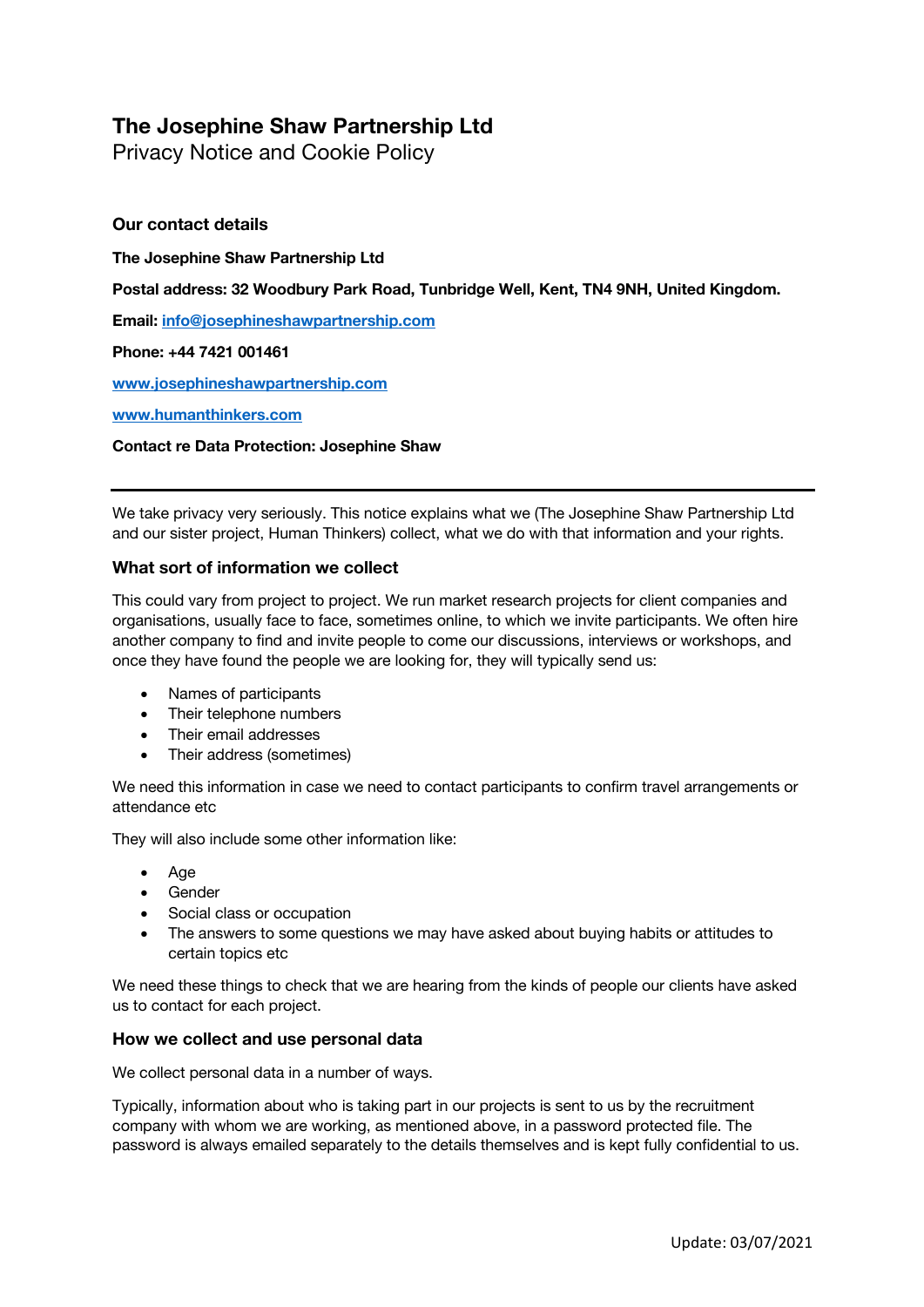Sometimes, a client might ask us to hear from people whose details are held on a database of their own and they will give us, or our recruitment partner company, access to this. This database will typically include the types of information detailed above. It may include other information too. We are only allowed to see this information if those on it have given our client company permission for this and this will be covered by our client's data and privacy policies.

Occasionally, we may be asked to use data held on a third party, or publicly available database.

During research projects, we will usually record the discussion using audio and/or video means. We will explain this before the discussion starts so that everyone knows. This provides a record of the event to which we can return afterwards for review purposes or to remind ourselves of certain points made etc. Typically, the only person who will view/hear this material will be the person who led the discussion itself. Occasionally, individuals from our client company will ask to hear or see it and if we grant permission for this it is on the basis that it is confined *only* to those directly involved in the project.

Like all organisations, under the *General Data Protection Regulation (GDPR*), we have a duty to process any personal data legitimately (since Britain left the EU, the GDPR has been transferred in to British law). We do this by ensuring that we meet at least one of the following criteria:

- Your consent has been given, including parental consent for under 16s. You are able to remove your consent at any time. You can do this by contacting us.
- We have a legal obligation under UK law to process it a certain way.
- We have a legitimate interest. This might include our internal quality control purposes, consent audits or any activities where it is not practical or possible to get consent.

### *Sharing data*

There are only a very small number of circumstances in which we would share any personal information.

First, we might give a partner company some limited details if they need it to make a project happen with us. For example:

- A conference or viewing facility we are working with for example we might give them your name and telephone number if we would like them to phone to check travel arrangements and give you directions etc to one of our sessions.
- A videographer might be joining us to record an interview. We might need to give him/her your name and contact details if, for example, we are holding that interview at your home or workplace.
- A transcriber might be asked to produce a write up of the discussion from a recording, and so may hear you introduce yourself on that recording.
- A partner research agency with whom we are working, and who can offer services or resources that we do not, might need to get in touch with you.

In these circumstances we ensure that all information is transmitted securely and that our trusted partners have appropriate processes in place to protect it.

Second, we may be required by law or public interest to disclose your personal data if we are instructed to by a law enforcement body or a Court.

Beyond this, we do not share your information, unless we have gained your explicit consent to do so. Very occasionally, someone takes part in a research project and demonstrates a particular expertise or holds a particularly interesting viewpoint. We may feel that the project would be enhanced by further, follow up discussion with that person. If this happens, we will approach that individual and gain their clear consent before proceeding.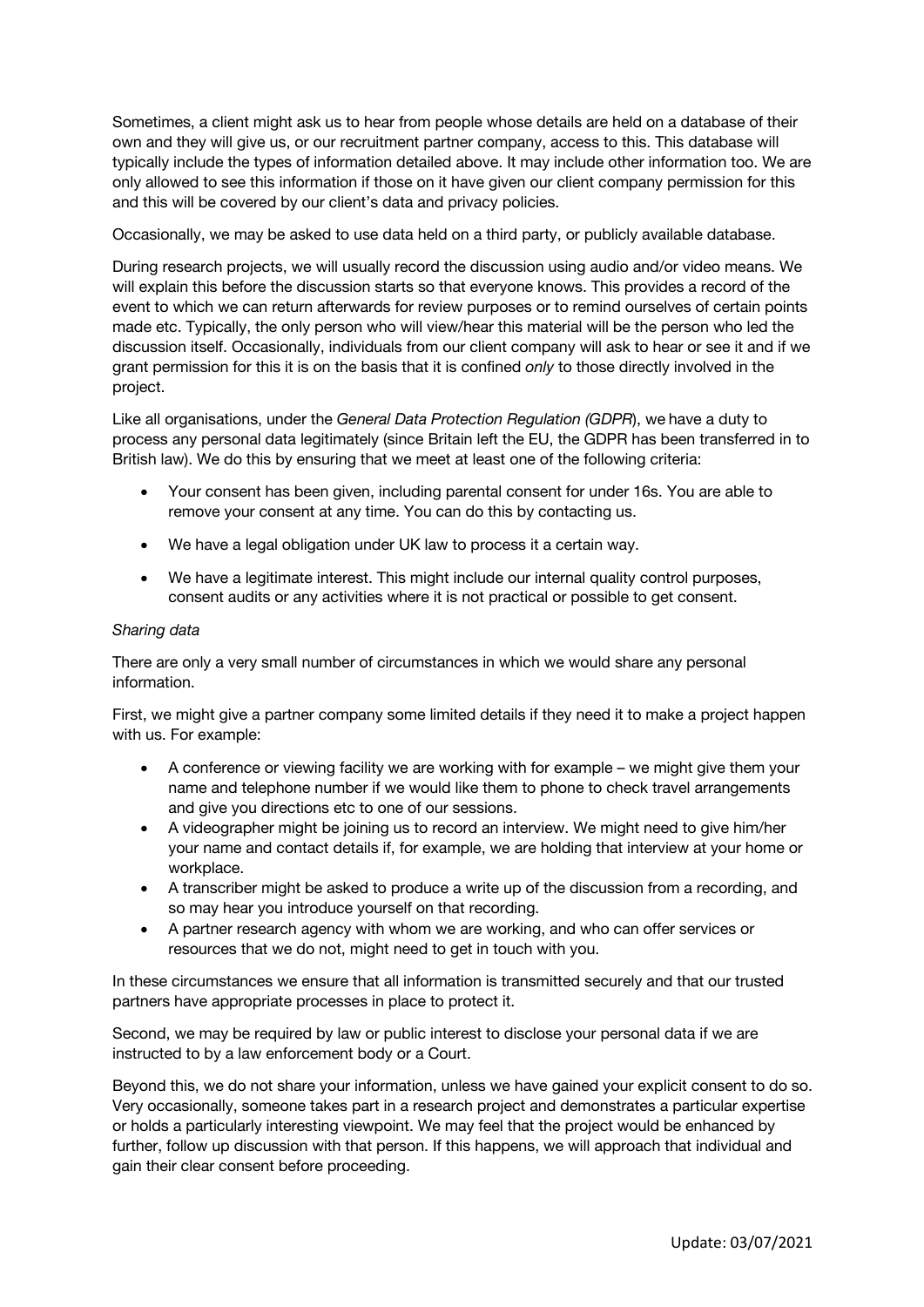We never sell your personal information under any circumstances, nor ever try and sell you anything.

When we report on a project, we never identify our participants by name, or use any other indicator that could mean what they said might be traced back to them individually, unless we have asked them explicitly first.

When we use edits of video, audio recordings or photographic materials in our outputs, we at most use a first name only, and usually none at all. No other identifying information is appended.

### **How we store your information**

The information we hold about you is retained for us as long as there is a legitimate business need or legal requirement to retain it. In practice, this means:

- 1. Personal data we collect and use for research purposes will be held by us for a maximum of 6 months after the project has finished, unless otherwise specified.
- Personal data that is included in a final report or similar will be held by us for 3 years for our internal record keeping and archiving purposes.
- Photo, video or audio materials that appear in our final outputs may be held by our clients for longer than 6 months and while there is still a valid purpose for its use in connection with the research project. This will be subject to our client's data privacy policy and security measures.
- Personal data files may exist for up to 6 months in our IT back-up system before being removed.
- Name and attendance is recorded when you sign your name on paper on arrival at one of our face-to-face projects. We do this to make a record of having paid you a cash sum for your help with the project. This is for accounting/tax and internal quality control auditing purposes. This material may be held by us for up to 5 years and excludes personal data that has originated from a client/third party database.
- When we send you payment for participating in a project by BACS or other banking transfer system, a record of your bank details will remain in our company bank account history as per legal requirements. When we send you an online voucher, or similar, your email address may be retained by the relevant platform (typically Amazon) and on our account with them.

## **How we protect your information**

We keep your data safe. Any data that might identify you electronically, as described above, is held securely under password protected conditions (requiring two passwords). Only those who need to see it in connection with the undertaking of a project ever do so. Other paper records (attendance records) are held in a secure filing system.

If it is transmitted electronically to any partners or colleagues on a project, as described above, your information is sent using secure methods and it is password protected.

At the end of a project as described above, we destroy records securely.

## **Your data protection rights**

Under data protection law, you have rights including:

Your right of access - You have the right to ask us for copies of your personal information.

Your right to rectification - You have the right to ask us to rectify information you think is inaccurate. You also have the right to ask us to complete information you think is incomplete.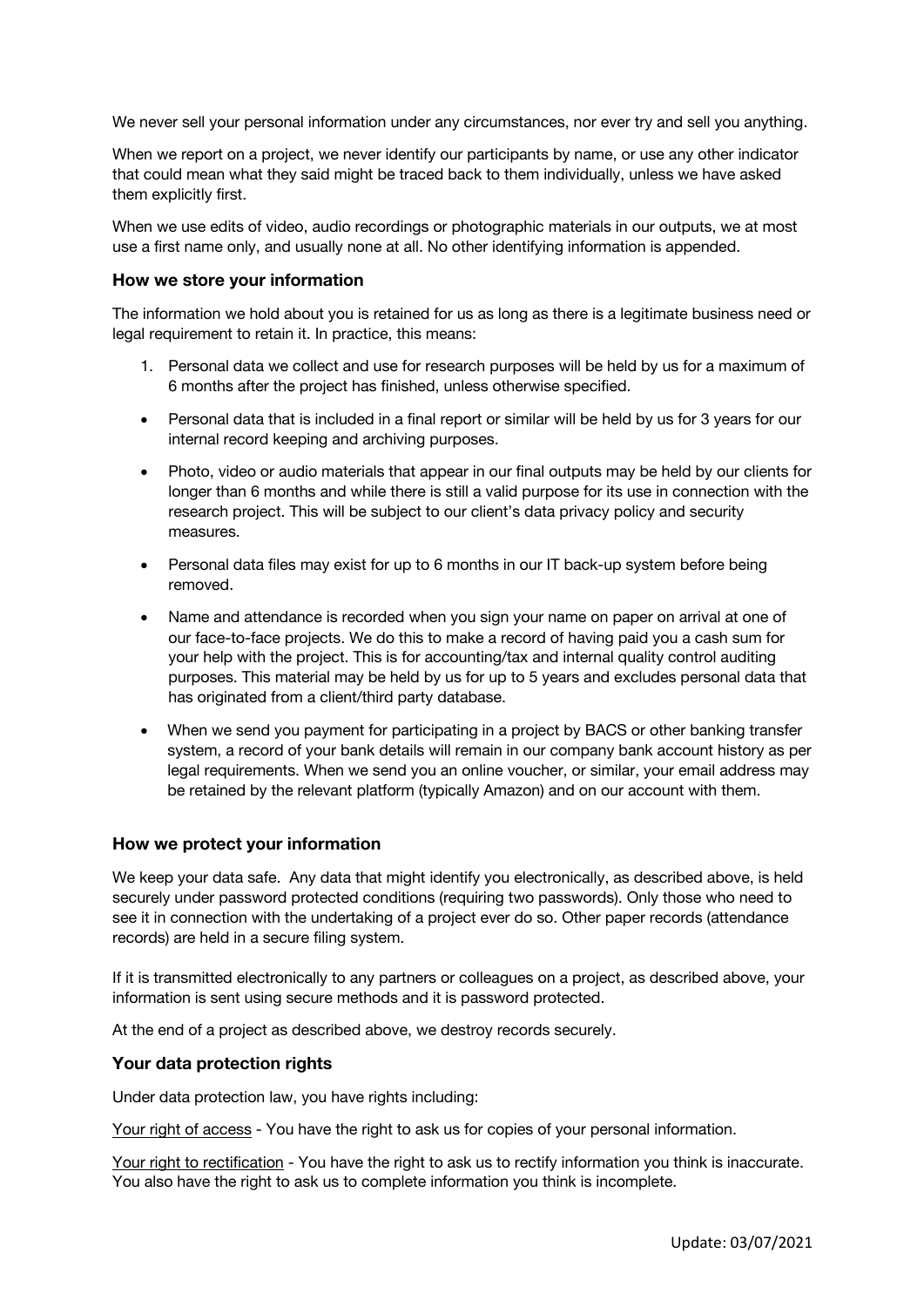Your right to erasure - You have the right to ask us to erase your personal information in certain circumstances.

Your right to restriction of processing - You have the right to ask us to restrict the processing of your information in certain circumstances.

Your right to object to processing - You have the the right to object to the processing of your personal data in certain circumstances.

Your right to data portability - You have the right to ask that we transfer the information you gave us to another organisation, or to you, in certain circumstances.

You are not required to pay any charge for exercising your rights. If you make a request, we have one month to respond to you.

If you would like to exercise your rights as above, email us at info@josephineshawpartnership.com

#### **Regulatory Bodies**

You can complain to the ICO if you are unhappy with how we have used your data.

Information Commissioner's Office, Wycliffe House, Water Lane, Wilmslow, Cheshire, SK9 5AF

Helpline number: 0303 123 1113

In the U.K., our industry regulatory body is the Market Research Society (MRS) and The Josephine Shaw Partnership is bound by the MRS Code of Conduct and associated guidelines. Details can be found at www.mrs.org.uk

#### **Updates To Privacy Policy**

We may update this policy from time to time without notice so you should always check that you are referring to the most recent version.

**Policy effective date: July 3rd 2021** 

**Policy version:** 2/2021

## **Our Marketing Privacy Policy**

We do not engage in marketing activities using data we receive from participants in our projects, or client companies. So any data you supply to us will not be used for these purposes.

## **Our Cookie Policy**

#### **What are cookies?**

Cookies are files containing small amounts of information which are downloaded to your computer when you visit a website. Cookies are then sent back to this website on each subsequent visit (1st party cookies) or to another website that recognises that cookie (3rd party cookies).